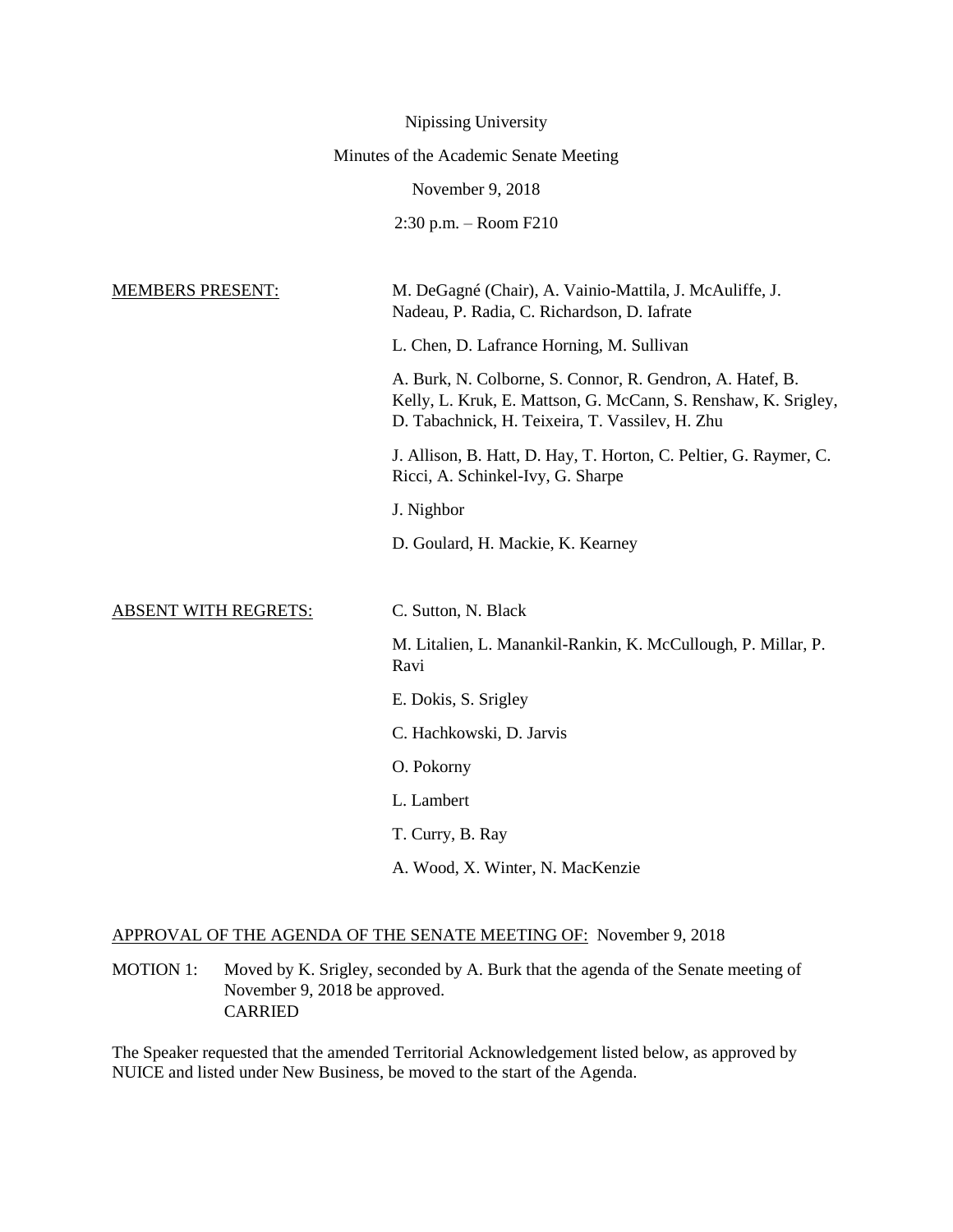## TERRITORIAL ACKNOWLEDGEMENT for NIPISSING UNIVERSITY SENATE

As we begin this Nipissing University Senate meeting, I would like to acknowledge that we are in the territory of the Robinson-Huron Treaty of 1850 and that the land on which we gather is the Nipissing First Nation Traditional Territory and the traditional territory of the Anishnabek. We respect and are grateful to hold this event on these lands with all our relatives. Accepted and approved by NUACE (now, NUICE) 30 October 2018.

This important acknowledgement shall be read out prior to the start of Senate meetings and is encouraged to be adopted for use by other departments. The Senate Secretary will forward the acknowledgement to the Board Secretary and NUSU.

#### ADOPTION OF THE MINUTES OF THE SENATE MEETING OF: October 19, 2018

MOTION 2: Moved by A. Burk, seconded by S. Renshaw that the minutes of the Senate meeting of October 19, 2018 be adopted with revisions. CARRIED

## READING AND DISPOSING OF COMMUNICATIONS

The Ministry of Training, Colleges and Universities (MTCU) requires every publicly-assisted college and university to develop and publicly post its own free speech policy by January 1, 2019. The policy must meet a minimum standard specified by the government. The Joint Committee on Governance was asked to form this policy for review prior to January 1, 2019. As the Joint Committee on Governance did not have quorum at its last meeting, a draft policy was sent out electronically and approved but no motion was passed. A request was made for guidance from Senate on how to proceed.

The Chair advised that the issue of Freedom of Expression was entrusted to the Board and Senate. As no official motion was received from the Joint Committee on Governance to authorize approval, it was suggested that further work take place through the Joint Committee so that the policy can be circulated through the Board and Senate. Although there is a time constraint, there is still the opportunity to discuss whether to adopt a generic statement that other universities have adopted and then replace it with a unique NU policy, or to continue on with the work that has been done. It was advised that the Joint Committee has a meeting scheduled on December 4. The Speaker suggested that the Joint Committee move forward with the policy, and if necessary to meet the deadline, a generic statement could be adopted and replaced with a NU policy at a later date.

On behalf of Senate, Senator McCann wished to publicly and explicitly thank the support and administrative staff for making the student experience at Nipissing one that is recognized nationally and allows students to feel at home and welcome. Nipissing University was once again recognized as # 1 in the annual Maclean's University rankings for our high level of student satisfaction and leadership in the areas of student services, residence living, mental health services, and the promotion Indigenous visibility.

## REPORTS FROM OTHER BODIES

The President began his report by congratulating NUSU on the new Student Centre groundbreaking ceremony. This marks the beginning of an 85-week schedule. The new Student Centre, which has been financed with student money, is expected to open in 2020. The President was pleased to attend the recent Scholar Practitioner Program (SPP) graduation ceremony hosted by the Michener Institute in Toronto.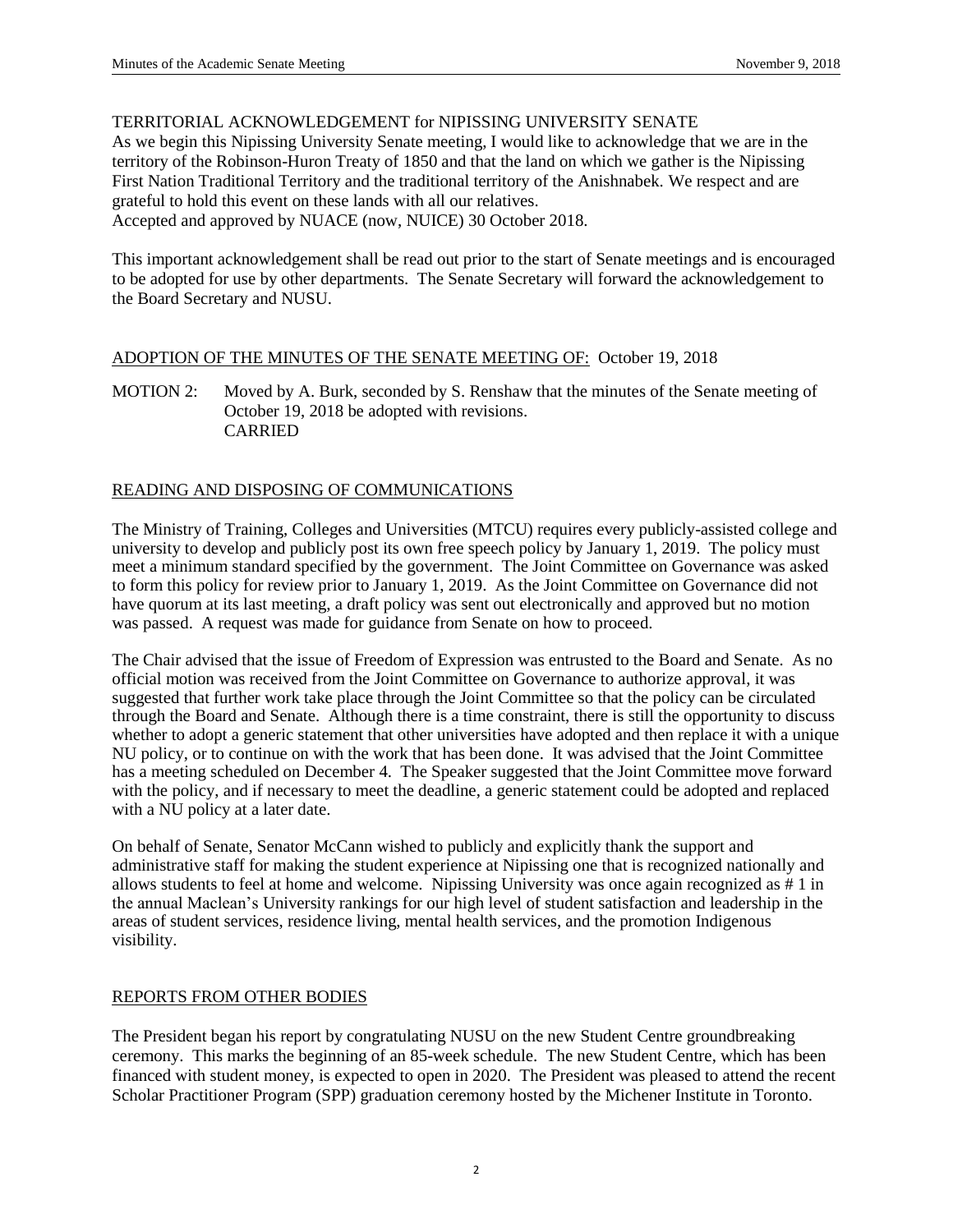The President also recently attended the Alumni Board Retreat and General meeting, as well as Anishnabek Treaty Week events. He congratulated and thanked the recipients that received awards for 5, 10, 15, 20, 25, 30 & 45 years of service at the recent Annual Staff Awards Ceremony.

The Provost advised that she had recently attended the annual National Vice-Presidents Academic Council (NATVAC) meeting in Montreal. One of the topics of discussion was freedom of speech. It was noted that many universities refer to freedom of expression which is especially important to universities with Fine Arts programs. Also of interest was a speech given by a Rector from the Netherlands on why universities should change. Discussion also included local trends, competition for talent, personalized education, the unbundling of the degree, and social impact. She advised that the architect has provided information on the maximum occupancy of our labs. Conversations will be held with faculty, Chairs and Deans to discuss the optimal load. The Provost advised that on January 11, 2019, Academica will be on campus and a Town Hall meeting will be held. Academica is preparing surveys which will assist with recruitment efforts.

The Alumni Advisory Board President, Jade Nighbor, reminded that there is still time to recognize your friends and colleagues as the Alumni Award nominations are still open. She thanked those who have submitted nominations so far and advised that assistance in completing nomination forms is available at [alumni@nipissingu.ca.](mailto:alumni@nipissingu.ca) The Board Retreat was successful and she thanked everyone for taking part and providing much needed information. The Retreat brought forth new ideas for next year's Homecoming and suggestions on how to reach out to the alumni body in a more efficient manner. Members also discussed several ideas for major gifts and events that the alumni team can facilitate in order to engage alumni and support students. These ideas are being assessed for feasibility, value, and lasting impact upon past and future graduates. Items will be put to a vote in 2019 with the goal of supporting as many sustainable initiatives as possible. The next Alumni Board meeting will be held in January.

The NUSU Board of Directors thanked the President for attending the Board of Directors training session and for providing valuable information, guidance, and experience to the Directors-at-Large and the Executive Committee. NUSU recently held their Annual General Meeting and are actively updating their policies and structures and will update the Board and Senate on the changes. Thank you to all that attended the New Student Centre Groundbreaking Ceremony held earlier today. The Good Neighbour meetings have continued in the hopes that students are positively impacting the North Bay area. Great feedback has been received about the students and clubs giving back to the community through fundraising, clean ups and activities. The Break the Ice on Mental Health event will be held on November 23 at Memorial Gardens. This event is held in conjunction with the Lakers Athletics, NU Listens, the CMHA, and Sport Marketing to bring awareness to mental health while also displaying our talented hockey teams. NUSU representatives will represent Nipissing University by laying wreaths at the Remembrance Day ceremony at Memorial Gardens. In collaboration with the Nipissing Lakers Athletics, NUSU will participate again this year in the Movember campaign. Each week a different aspect of the Movember campaign will be presented, including: suicide prevention, testicular cancer, mental health and prostate cancer.

The Indigenization Steering Committee met for their first meeting of this academic year on October 25. At this meeting, a new, proposed structure was presented which involves smaller working groups based on the following five overall goals of Indigenization: 1) Student Success for Indigenous Learners; 2) Teaching and Learning; 3) Community Engagement; 4) Human Resources, and 5) Governance, Vision Statements and Strategic Plans. This proposal will be brought to the full Committee for approval.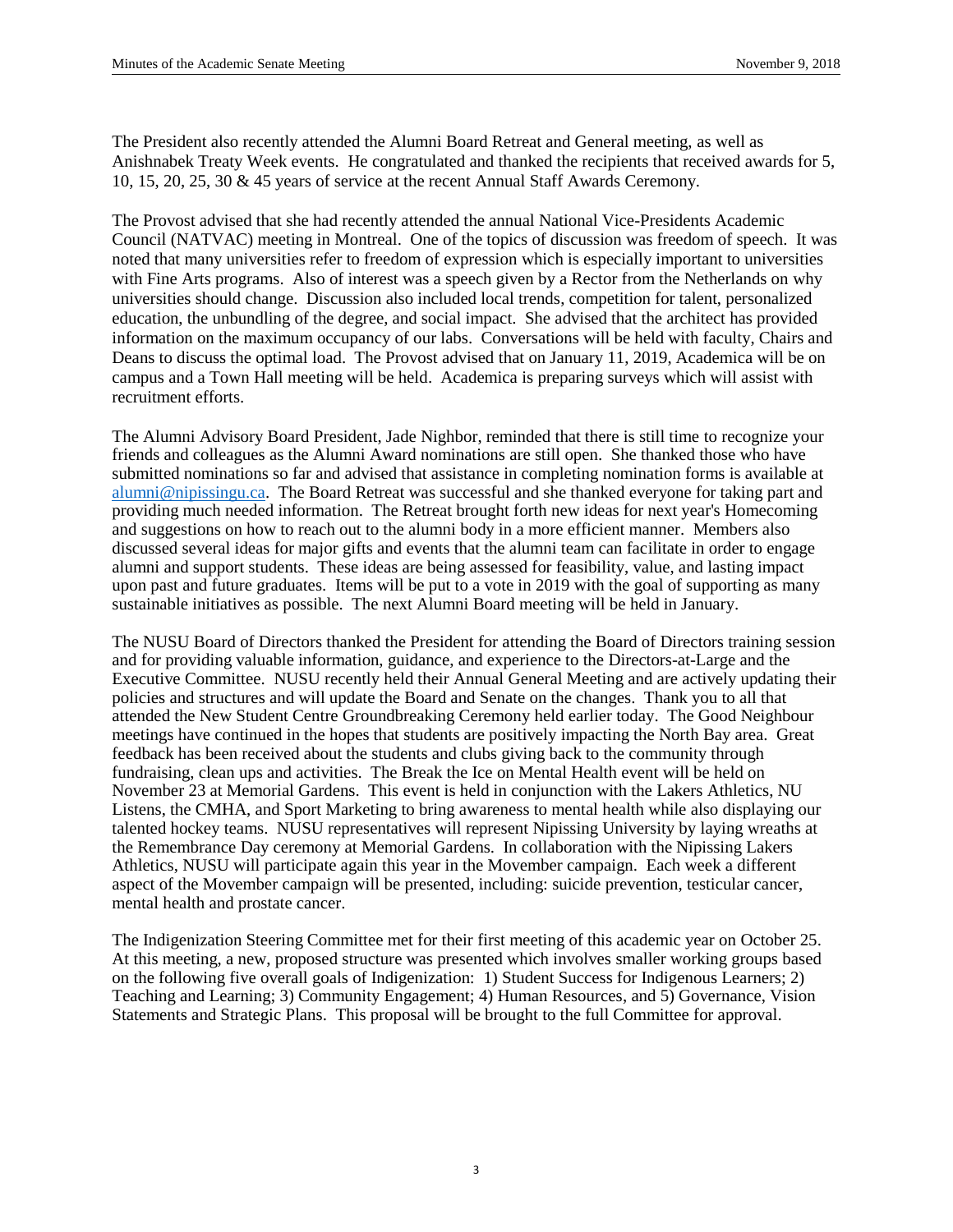#### QUESTION PERIOD

Regarding the Admission Policy for proof of proficiency in English for Undergraduate, Graduate and Education, a question was raised as to why NU TOEFL scores are still high, especially at the Graduate level. The Registrar advised that the scores at all Ontario universities were reviewed and because we don't currently provide the supports that other universities provide for international students, it was decided that the mode score be used instead of the median or mean score. This score is in-line with other Ontario universities. In response to a question raised as to whether there is a plan in place to figure out what supports are required, the Provost advised that discussions have been held with the Office of the Registrar and plans have been submitted to Academic Planning. Measured steps have been taken in international recruitment and partnerships are being established with agencies that recruit for other universities. The Provost will be travelling to India in January. Once we have a clearer idea of the numbers, we will figure out the investment that will be required to build the services that will allow us to put language support structures in place. It was also noted that supports that apply to international students also apply to Aboriginal students, as English is also their second language.

The Faculty Senate representative on the Board of Governors advised that a new policy on the hiring of senior academic administrators was passed at the November 8, 2018, Board of Governors' meeting. The President responded by clarifying that revisions were made to the existing Board policy and the changes were properly vetted by the Board. As we have both Board and Senate policies, it is necessary to ensure that they don't conflict. When a policy changes, communication between the Board and Senate is important for harmonization purposes. Concerns were expressed that recommendations 3.3, 3.4 and 3.5 of the Report of the Special Governance Commission (SGC) were not followed. A request was made that Senators review these recommendations. A request was also made to record in the Minutes, some Senators discontent that recommendations 3.3, 3.4 & 3.5 were not acknowledged to the Board. The President advised that the Board is well aware of the recommendations. Concerns were expressed that notification of the November 8, 2018 Board of Governors meeting and the change of location were not announced to the NU community as normal due to the hiatus of the NU News. The President advised that notice of the Board meeting and the change of location was provided to Board members in a timely way according to Board policy.

In response to a question asked whether an external advertising campaign is being seriously looked at, the Provost advised that all aspects of recruitment are being considered. The new Director of External Relations and the Registrar will also be involved in the Strategic Plan framework.

## REPORTS OF STANDING COMMITTEES AND FACULTY OR UNIVERSITY COUNCILS

## **SENATE EXECUTIVE COMMITTEE**

MOTION 3: Moved by M. DeGagné, seconded by G. McCann that Senate receive the Report of the Senate Executive Committee dated November 1, 2018. CARRIED

#### **ACADEMIC QUALITY ASSURANCE AND PLANNING COMMITTEE**

MOTION 4: Moved by A. Vainio-Mattila, seconded by K. Srigley that the Report of the Academic Quality Assurance and Planning Committee dated October 26, 2018, be received. CARRIED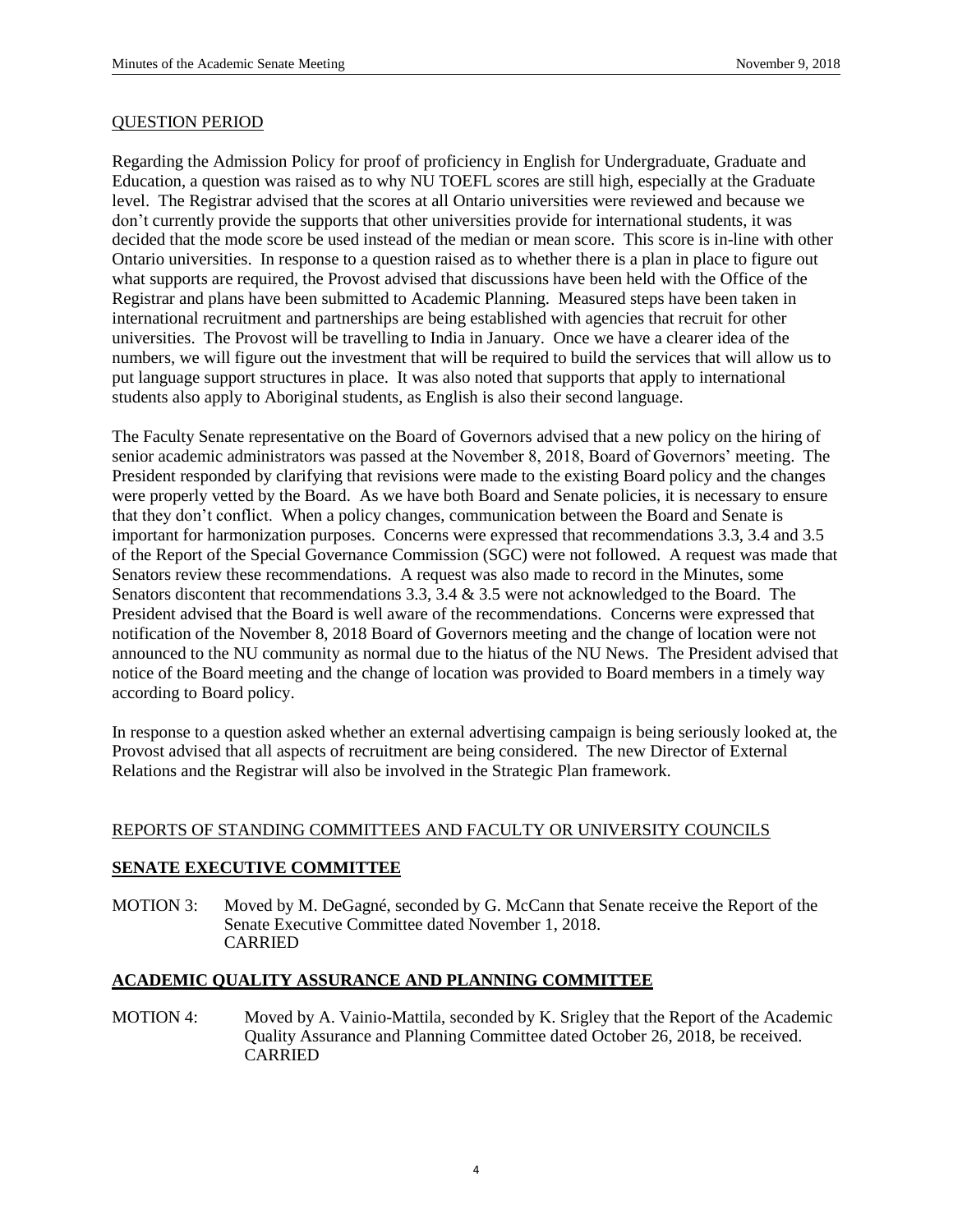## **GRADUATE STUDIES COMMITTEE**

- MOTION 5: Moved by J. McAuliffe, seconded by C. Richardson that the report of the Graduate Studies Committee dated October 16, 2018 be received. CARRIED
- MOTION 6: Moved by J. McAuliffe, seconded by D. Goulard that Senate approves that the average for MSc Kinesiology be lowered to the equivalent of a B, or 70%, in line with the normal minimum admission average for Graduate Studies at Nipissing University. CARRIED
- MOTION 7: Moved by J. McAuliffe, seconded by C. Richardson that Senate approves the amended motion that KINE 5006: Research Methods in Kinesiology is removed as a prerequisite for KINE 5007: Statistics in Kinesiology. That KINE 5006: Research Methods in Kinesiology is removed as a prerequisite for 5453: Research Thesis That KINE 5007: Statistics in Kinesiology is removed as a prerequisite for 5453: Research Thesis That KINE 5206: Integrative Seminar in Kinesiology is removed as a prerequisite for KINE 5453: Research Thesis. CARRIED

## AMENDMENT OF BY-LAWS

MOTION 8: Moved by N. Colborne, seconded by H. Mackie that Senate approve that Article 9.3.1 be amended as outlined below:

Article 9.3.1

- 9.3.1 Undergraduate Standing & Petitions Subcommittee (S&P)
	- (a) *Ex Officio* Members:
		- (i) the Registrar, or designate (Chair); and
		- (ii) one (1) Academic Dean, or designate.
	- (b) Members Elected by Faculty Council:
		- (i) one (1) faculty Senator or non-Senator from each Faculty. One of whom shall be elected by the Committee to serve as Vice-Chair to work collaboratively with the Chair to review all petitions and determine appropriate action; and
		- (ii) one (1) student representative from each Faculty.
	- (c) Terms of Reference:
		- (i) to periodically review the University's policies and criteria with respect to defining and assessing undergraduate academic standing, and make recommendations to the Undergraduate Studies Committee as necessary and appropriate, for conveyance to Senate;
		- (ii) to consider and rule on petitions by undergraduate students for exceptions to University academic regulations\*;
		- (iii) where appropriate the Chair and Vice-Chair will exercise S &P's authority to act on their behalf, with the understanding that all such actions will be reported at the following S & P Subcommittee meeting;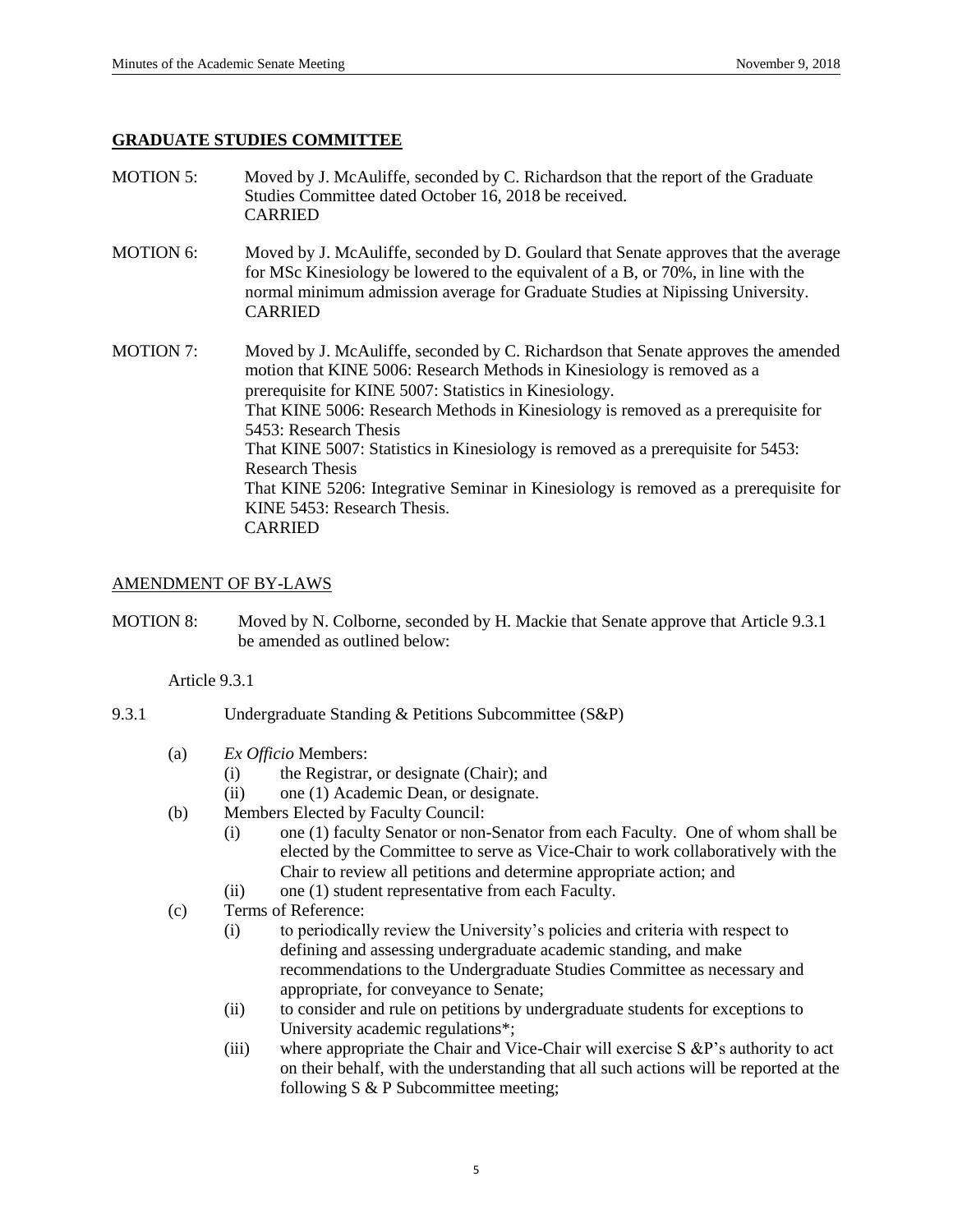- (iv) where it appears that undergraduate degree or program requirements or other academic regulations are giving rise to otherwise avoidable student petitions, to draw this to the attention of the Undergraduate Studies Committee or other individuals for further consideration and possible action;
- (v) to rule on the admissibility of candidates who fail to meet normal University admission requirements, but who, in the opinion of the Registrar, deserve special consideration; and
- (vi) to deal with such other matters as may be assigned from time to time by the Undergraduate Studies Committee or by Senate.

\*decisions in (ii) are final and may not be appealed

CARRIED

• Notice of Motion that the Senate By-Laws document, dated August 2018, be amended as attached. *(changes in bold and strike through)*

## **ELECTIONS**

The members required for the Research Council as per the Senate By-laws and considering outgoing membership from last year:

- Elect one (1) faculty member who represents the NSERC discipline for a two (2) year term **H. Zhu - ACCLAIMED**
- Elect one (1) faculty member who represents the SSHRC discipline for a two (2) year term **R. Vernescu - ACCLAIMED**
- Elect one (1) APS faculty member for a two (2) year term **J. Muterera - ACCLAIMED**

## NEW BUSINESS

MOTION 9: Moved by D. Iafrate, seconded by G. McCann that Senate approve the recommendation from the Office of the Registrar to revise the Admission policy for Proof of Proficiency in English for Undergraduate, Graduate and Education as outlined below:

## **UNDERGRADUATE**

## **Current requirements:**

**TOEFL IBT**– overall score of 86, with a minimum of 20 in each section, writing, listening, speaking and reading.

**IELTS** – overall score of 6.5, with a minimum score of 6.0 in reading, listening, writing and speaking **PTE** – overall score of 55, with a minimum score of 55 writing, no minimum in reading, listening or speaking

## **Proposed requirements:**

**TOEFL iBT** – overall score of 83, with a minimum score of 20 in Reading, Listening and Writing, and a minimum score of 22 in Speaking

**IELTS** – overall score of 6.5 with a minimum of 6.5 in reading, listening, speaking and writing. **PTE** (Pearson Test of English) – overall score of 58 with 56 in each section speaking, writing, reading and listening.

# **GRADUATE**

**Current requirements:**